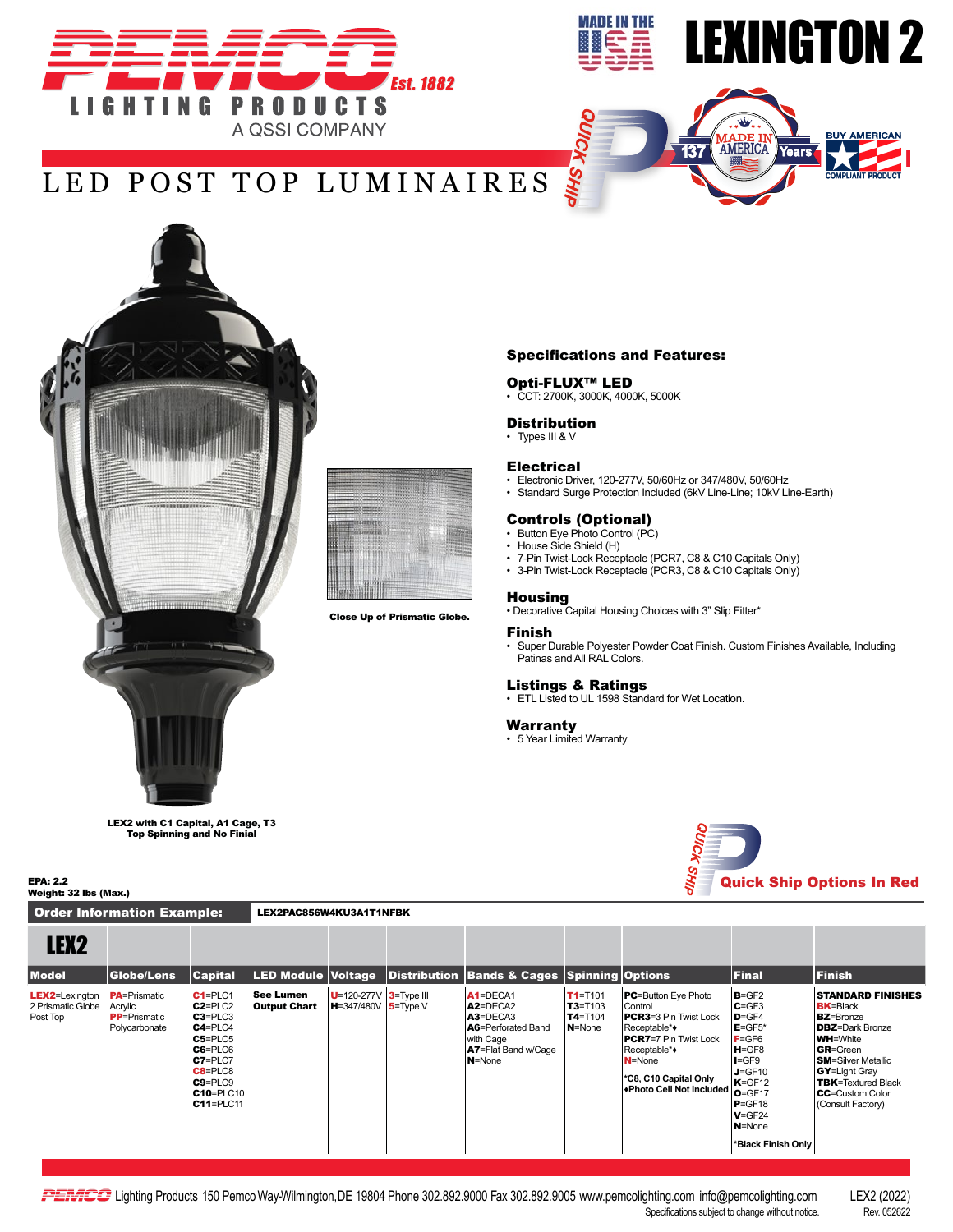



USA Express Options in Red.

### LED POST TOP LUMINAIRES

Photometric Data



Opti-FLUX™ LED Light Engine

#### Opti-FLUX™ **LED LIGHT ENGINE SPECIFICATIONS:**

| <b>Lumen Output for Lexington 2</b> |               |                               |                       |     |                  |                  |                 |                  |                  |                 |  |  |
|-------------------------------------|---------------|-------------------------------|-----------------------|-----|------------------|------------------|-----------------|------------------|------------------|-----------------|--|--|
|                                     |               |                               |                       |     |                  | Type 3           |                 | <b>Type 5</b>    |                  |                 |  |  |
| <b>CCT</b>                          |               | <b>LED Module Input Watts</b> | <b>Efficacy Range</b> |     | <b>Solid Top</b> | <b>Light Lid</b> | <b>Perf Lid</b> | <b>Solid Top</b> | <b>Light Lid</b> | <b>Perf Lid</b> |  |  |
| <b>5K</b>                           | 32W5K         | 37                            | 103                   | 115 | 3862             | 4103             | 4135            | 4086             | 4221             | 4288            |  |  |
|                                     | 40W5K         | 46                            | 105                   | 117 | 4827             | 5129             | 5168            | 5108             | 5276             | 5359            |  |  |
|                                     | <b>48W5K</b>  | 55                            | 106                   | 118 | 5793             | 6155             | 6202            | 6129             | 6331             | 6431            |  |  |
|                                     | 56W5K         | 62                            | 108                   | 120 | 6758             | 7181             | 7236            | 7151             | 7386             | 7503            |  |  |
|                                     | 64W5K         | 71                            | 109                   | 121 | 7723             | 8207             | 8269            | 8173             | 8442             | 8575            |  |  |
|                                     | <b>72W5K</b>  | 79                            | 110                   | 122 | 8689             | 9233             | 9303            | 9194             | 9497             | 9647            |  |  |
|                                     | 80W5K         | 87                            | 111                   | 124 | 9654             | 10258            | 10336           | 10216            | 10552            | 10719           |  |  |
|                                     | 88W5K         | 94                            | 112                   | 125 | 10620            | 11284            | 11370           | 11237            | 11607            | 11791           |  |  |
|                                     | <b>96W5K</b>  | 102                           | 114                   | 126 | 11585            | 12310            | 12404           | 12259            | 12663            | 12863           |  |  |
| 4K                                  | 32W4K         | 37                            | 96                    | 106 | 3584             | 3808             | 3837            | 3792             | 3917             | 3979            |  |  |
|                                     | 40W4K         | 46                            | 98                    | 108 | 4480             | 4760             | 4796            | 4740             | 4896             | 4974            |  |  |
|                                     | 48W4K         | 55                            | 99                    | 109 | 5375             | 5712             | 5755            | 5688             | 5875             | 5968            |  |  |
|                                     | 56W4K         | 62                            | 100                   | 111 | 6271             | 6664             | 6715            | 6636             | 6855             | 6963            |  |  |
|                                     | 64W4K         | 71                            | 101                   | 113 | 7167             | 7616             | 7674            | 7584             | 7834             | 7958            |  |  |
|                                     | <b>72W4K</b>  | 79                            | 102                   | 114 | 8063             | 8568             | 8633            | 8532             | 8813             | 8952            |  |  |
|                                     | 80W4K         | 87                            | 103                   | 115 | 8959             | 9520             | 9592            | 9480             | 9792             | 9947            |  |  |
|                                     | 88W4K         | 94                            | 104                   | 116 | 9855             | 10472            | 10551           | 10428            | 10772            | 10942           |  |  |
|                                     | 96W4K         | 102                           | 105                   | 117 | 10751            | 11424            | 11511           | 11376            | 11751            | 11936           |  |  |
|                                     | 32W3K         | 37                            | 87                    | 96  | 3244             | 3447             | 3473            | 3432             | 3546             | 3602            |  |  |
|                                     | 40W3K         | 46                            | 88                    | 98  | 4055             | 4309             | 4341            | 4291             | 4432             | 4502            |  |  |
|                                     | <b>48W3K</b>  | 55                            | 89                    | 99  | 4866             | 5170             | 5210            | 5149             | 5318             | 5402            |  |  |
|                                     | 56W3K         | 62                            | 91                    | 101 | 5677             | 6032             | 6078            | 6007             | 6205             | 6303            |  |  |
| 3K                                  | 64W3K         | 71                            | 92                    | 102 | 6488             | 6894             | 6946            | 6865             | 7091             | 7203            |  |  |
|                                     | <b>72W3K</b>  | 79                            | 93                    | 103 | 7299             | 7755             | 7814            | 7723             | 7977             | 8103            |  |  |
|                                     | 80W3K         | 87                            | 94                    | 104 | 8110             | 8617             | 8683            | 8581             | 8864             | 9004            |  |  |
|                                     | 88W3K         | 94                            | 94                    | 105 | 8920             | 9479             | 9551            | 9439             | 9750             | 9904            |  |  |
|                                     | 96W3K         | 102                           | 95                    | 106 | 9731             | 10340            | 10419           | 10297            | 10637            | 10805           |  |  |
| <b>27K</b>                          | 32W27K        | 37                            | 86                    | 95  | 3201             | 3401             | 3427            | 3387             | 3498             | 3553            |  |  |
|                                     | 40W27K        | 46                            | 87                    | 97  | 4001             | 4251             | 4283            | 4233             | 4373             | 4442            |  |  |
|                                     | <b>48W27K</b> | 55                            | 88                    | 98  | 4801             | 5101             | 5140            | 5080             | 5247             | 5330            |  |  |
|                                     | 56W27K        | 62                            | 90                    | 100 | 5601             | 5951             | 5997            | 5927             | 6122             | 6219            |  |  |
|                                     | 64W27K        | 71                            | 91                    | 100 | 6401             | 6802             | 6853            | 6773             | 6996             | 7107            |  |  |
|                                     | <b>72W27K</b> | 79                            | 91                    | 101 | 7201             | 7652             | 7710            | 7620             | 7871             | 7995            |  |  |
|                                     | 80W27K        | 87                            | 92                    | 102 | 8001             | 8502             | 8567            | 8467             | 8746             | 8884            |  |  |
|                                     | 88W27K        | 94                            | 93                    | 103 | 8802             | 9352             | 9424            | 9313             | 9620             | 9772            |  |  |
|                                     | 96W27K        | 102                           | 94                    | 105 | 9602             | 10203            | 10280           | 10160            | 10495            | 10660           |  |  |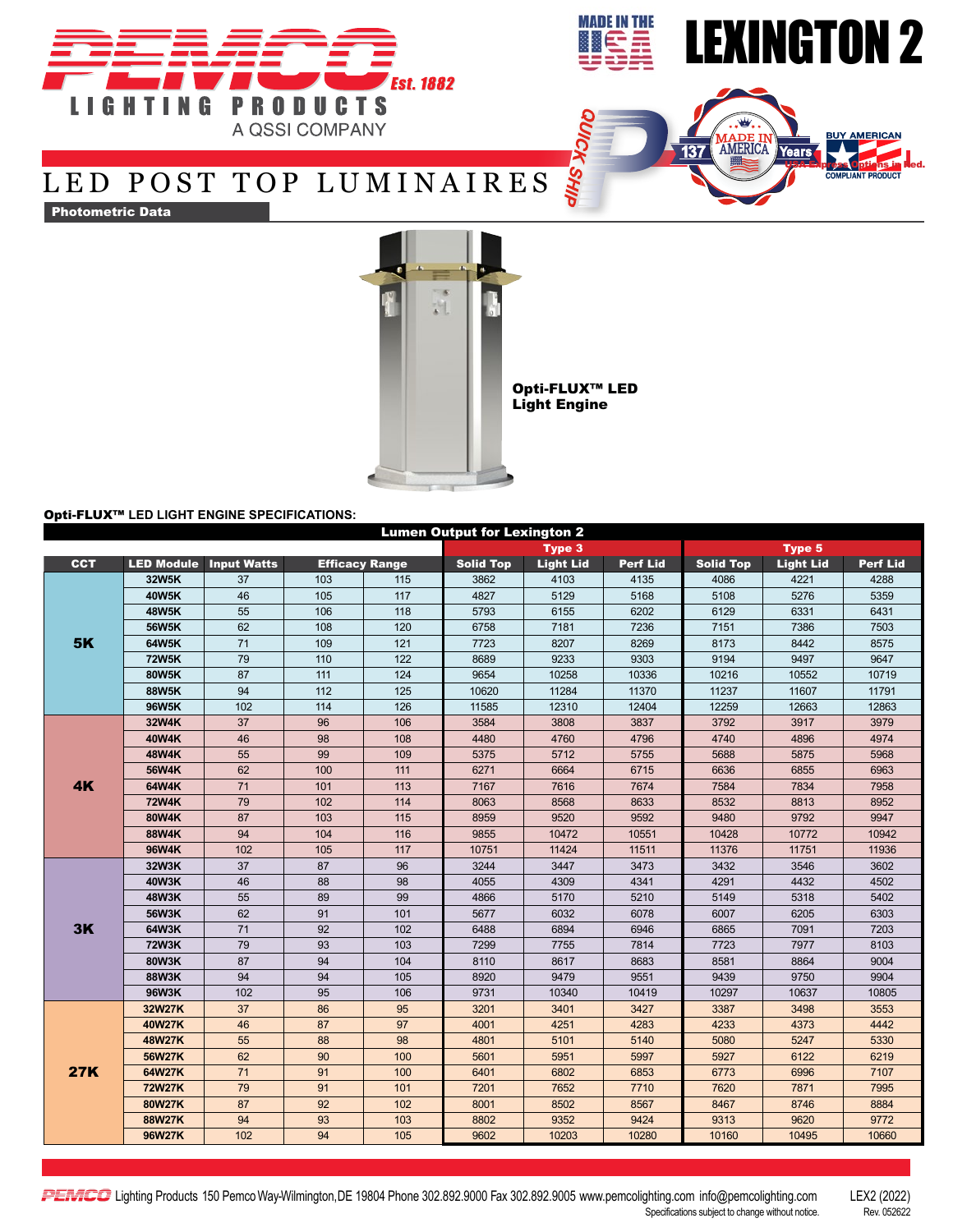



AMERICA

Years

137

# LED POST TOP LUMINAIRES

**Capitals** 











**AIHS X:** 













PLC6 - 8 1/16" High PLC7 - 8 3/8" High PLC8 - 11 3/8" High PLC9 - 14 1/4" High PLC10 - 10 1/4" High



PLC11 - 15" High

### Bands & Cages



A1 - Cast Aluminum Perforated Cage









A6 - Cast Aluminum Cage w/ Perforated Band





A6M - Cage with Medallions\*

### \*A1, A6, and A7 are available with Medallions. Add M to the end of the part number.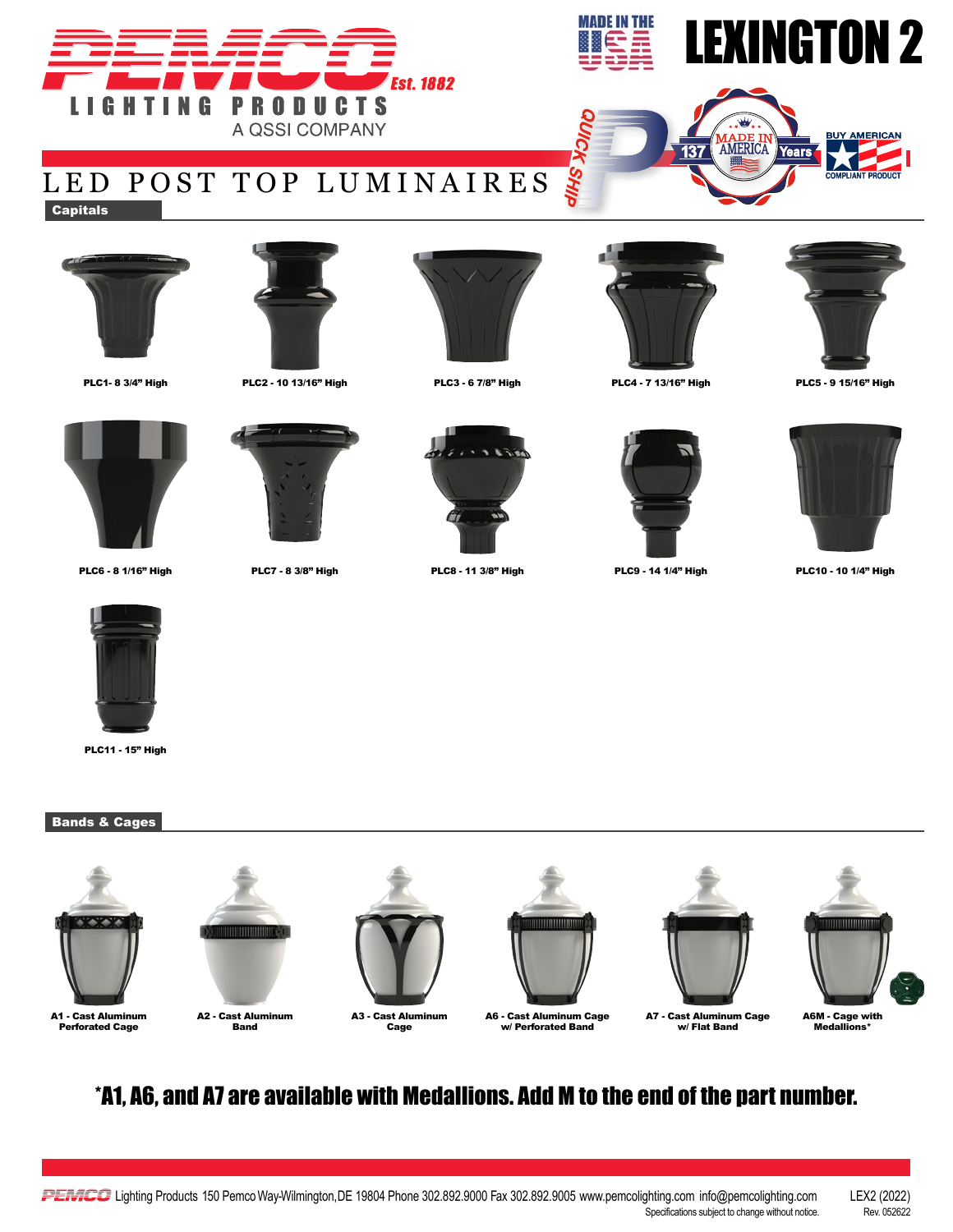



**MADE IN**<br>AMERICA

**Years** 

137

## LED POST TOP LUMINAIRES

Spinnings





T1 - T101 Top Spinning T3 - T103 Top Spinning T4 - T104 Top Spinning



Fixture Finials



GF2 - 6" GF3 - 6" GF4 - 6" GF5 (Plastic) GF6 (Cast) - 4"







SHIP





GF8 - 4" GF9 - 4.25"







GF10 - 3.5" GF12 - 2.75" GF17 - 4" GF18 - 2.75" GF24 - 4.75"